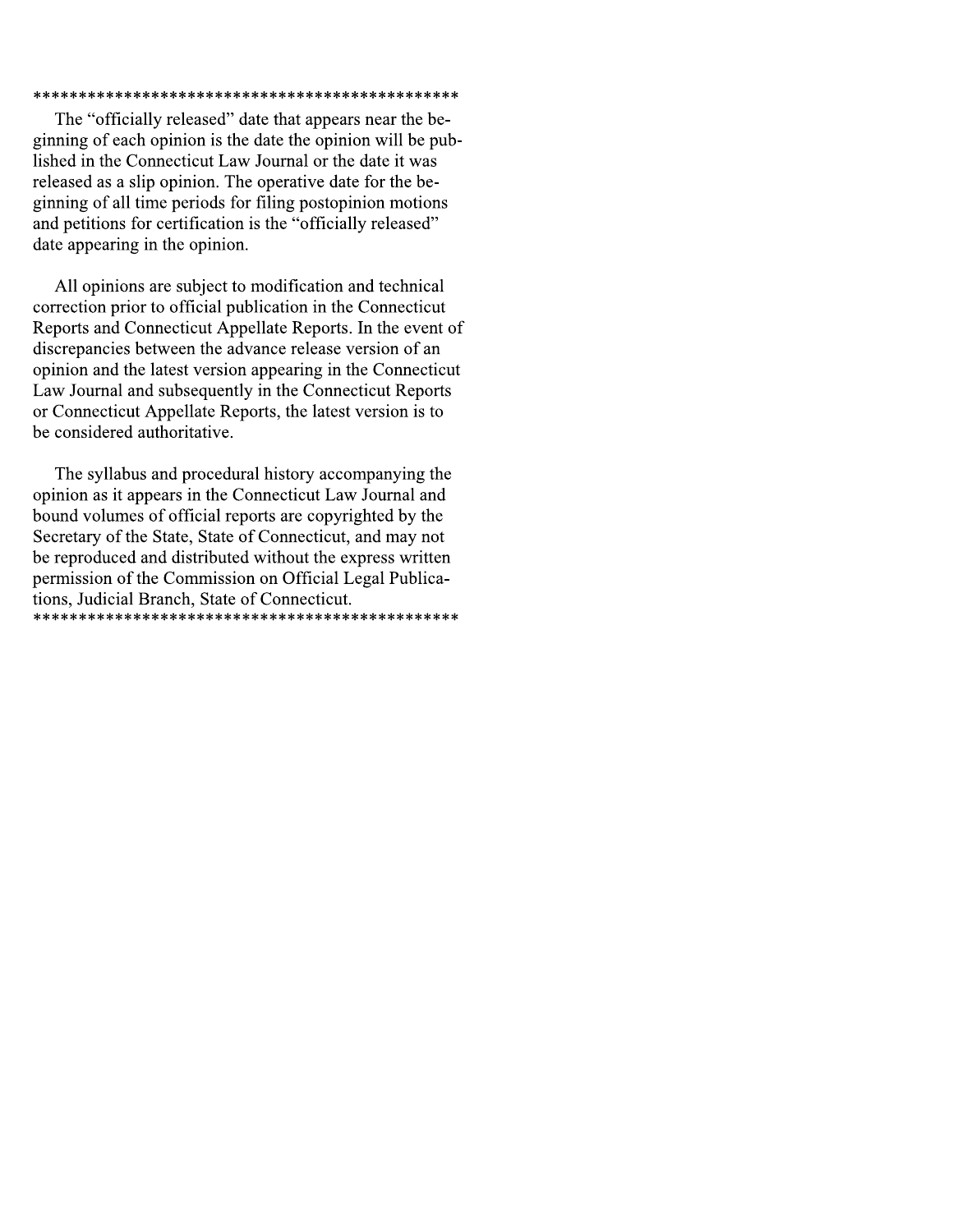# ERIC KURISOO *v.* HARRY ZIEGLER ET AL. (AC 38659)

#### Sheldon, Beach and Harper, Js.

#### *Syllabus*

The plaintiff sought to recover damages from the defendants, Z and M Co., for negligence in connection with personal injuries he had sustained in a motor vehicle accident when his vehicle was struck by a vehicle driven by Z. As to M Co., the plaintiff initially brought this action claiming that M Co.'s direct negligence had proximately caused his injuries. M Co. moved for summary judgment on the only count then pending against it, claiming that it did not owe a duty of care to the plaintiff because M Co.'s alleged negligence did not create a reasonably foreseeable risk that the alleged harm would occur, as required under the first prong of the legal duty analysis. The trial court rejected M Co.'s argument, but granted M Co.'s motion for summary judgment on the ground that, under the second prong of the legal duty analysis, M Co.'s responsibility for its alleged negligence should not extend to the plaintiff under these circumstances for reasons of public policy, and that there was no need for a determination of the factual issue of whether the plaintiff's injuries were reasonably foreseeable to M Co. Subsequent to M Co.'s filing of its first summary judgment motion, but prior to the trial court's ruling on that motion, the plaintiff amended his complaint to allege that M Co. was also vicariously liable for the negligence of Z, who had proximately caused his injuries. In response, after the court had ruled on M Co.'s first motion for summary judgment, M Co. filed a motion for summary judgment on the plaintiff's vicarious liability claim on the sole ground that vicarious liability could not be established because Z was not acting as the agent, servant or employee of M Co. at the time of the collision that caused the plaintiff's injuries. The court again rejected the argument raised by M Co., concluding, inter alia, that the plaintiff had failed to establish the absence of a genuine issue of material fact as to whether Z was acting as M Co.'s agent, but again rendered summary judgment in favor of M Co., finding that, as a matter of public policy, M Co. owed no legal duty to the plaintiff at the time of its alleged negligence that proximately caused the plaintiff's injuries. On appeal to this court, the plaintiff claimed, inter alia, that the trial court improperly rendered summary judgment in favor of M Co. on both of its motions because the court based its rulings on a ground not raised in M Co.'s summary judgment motions. *Held* that both of M Co.'s motions for summary judgment should have been denied, the trial court having lacked the authority to render summary judgment for M Co. because the court based its summary judgment rulings on a ground not raised by M Co. in its motions, namely, that M Co.'s responsibility for its alleged negligence should not extend to the plaintiff under the circumstances of this case for reasons of public policy; in ruling on both the first and second motion for summary judgment, the court rejected the only basis upon which M Co. claimed it was entitled to judgment as a matter of law, specifically, that it owed no duty of care to the plaintiff.

## Argued February 8—officially released July 4, 2017

# (Appeal from Superior Court, judicial district of New London, Zemetis, J. [motion for summary judgment]; Vacchelli, J. [summary judgment])

#### *Procedural History*

Action to recover damages forthe defendants' alleged negligence, brought to the Superior Court in the judicial district of New London, where the court, *Zemetis, J.*, granted the motion for summary judgment filed by the defendant Mystic Seaport Museum as to one count of the complaint; thereafter, the court, *Vacchelli, J.*,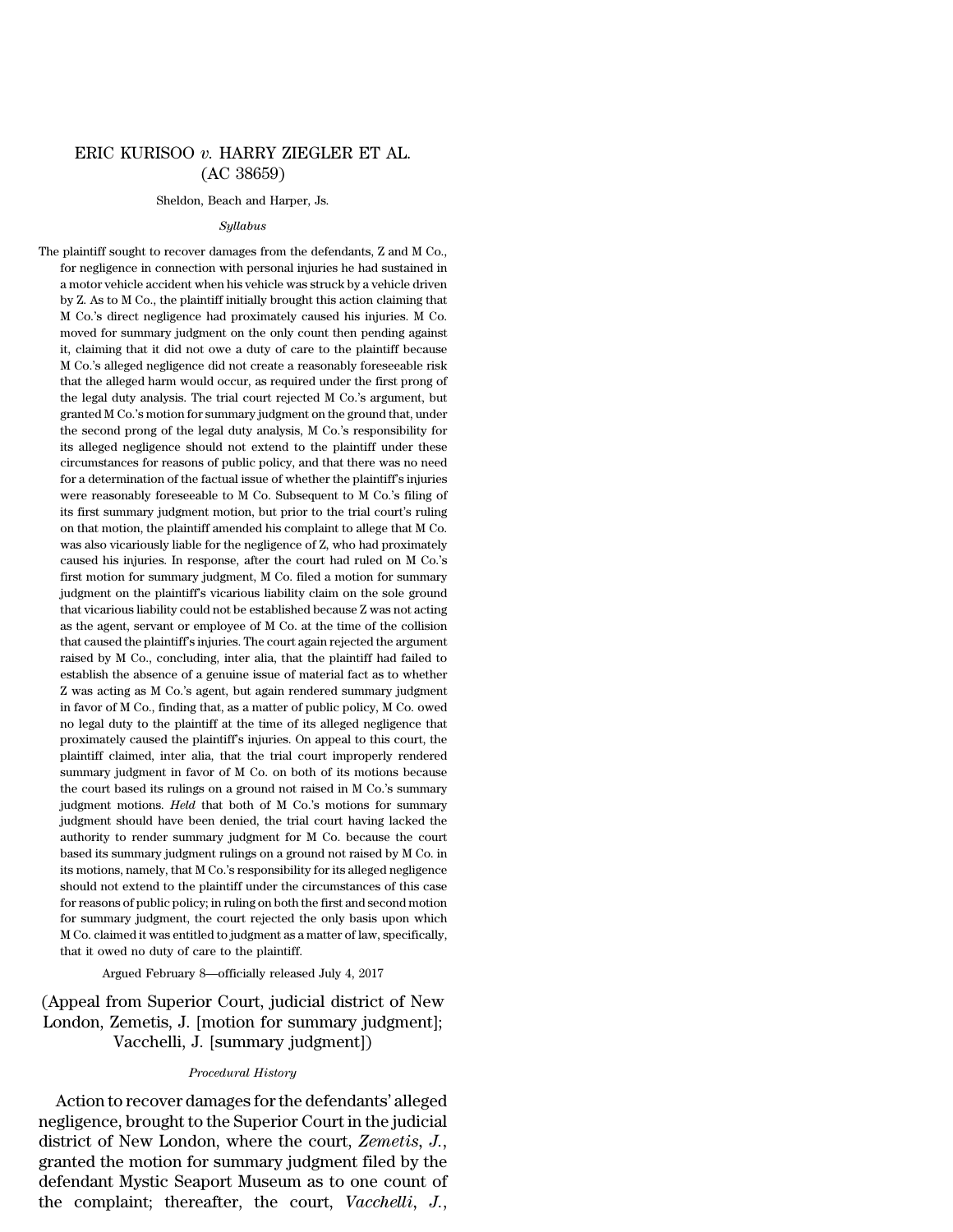granted the motion for summary judgment filed by the defendant Mystic Seaport Museum and rendered judgment thereon, from which the plaintiff appealed to this court. *Reversed; further proceedings.*

*Mary M. Puhlick*, for the appellant (plaintiff).

*Alexandra J. Zeman*, with whom, on the brief, were *Michael P. Kenney* and *Kate J. Boucher*, forthe appellee (named defendant).

*Joseph M. Musco*, for the appellee (defendant Mystic Seaport Museum).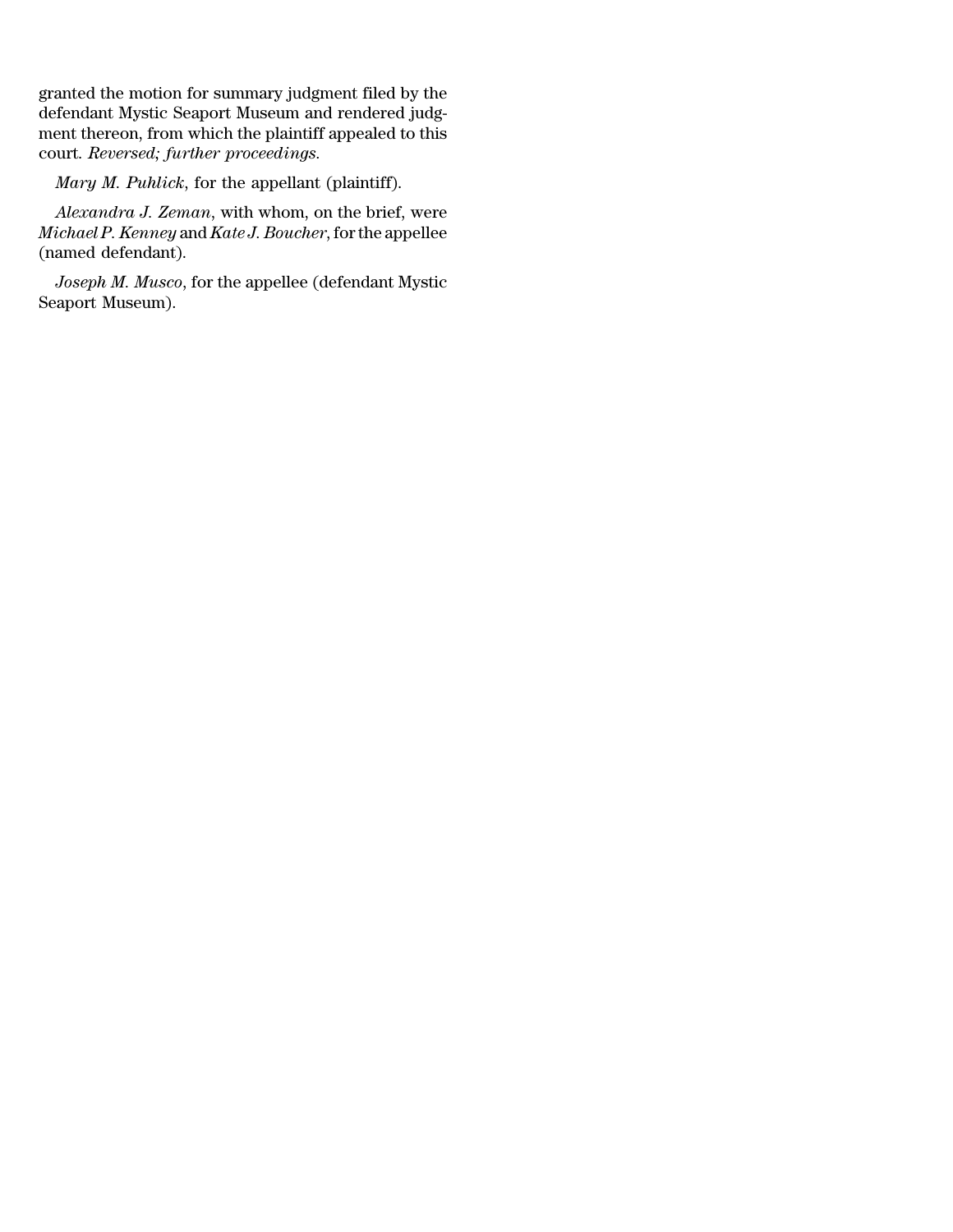### *Opinion*

SHELDON, J. The plaintiff, Eric Kurisoo, appeals from the summary judgment rendered by the trial court in favor of the defendant Mystic Seaport Museum d/b/ a Mystic Seaport. On September 20, 2013, the plaintiff was injured when the motorcycle he was operating collided with a motor vehicle operated by Harry Ziegler, $\frac{1}{2}$  who, at the time of the collision, was participating in an antique car tour sponsored by the defendant. The plaintiff initially brought this action, claiming that its direct negligence had proximately caused his injuries. Subsequently, he amended his complaint to allege, as well, that the defendant was vicariously liable for the negligence of Ziegler, who had proximately caused such injuries. The court rendered summary judgment in favor of the defendant on both of the plaintiff's claims, finding, as a matter of public policy, that it owed no duty to the plaintiff at the time of its direct or vicarious negligence. On appeal, the plaintiff claims that the court improperly rendered summary judgment in favor of the defendant on both of his claims because it based its rulings on a ground not raised in the defendant's summary judgment motions. We agree with the plaintiff, and thus reverse the judgment of the trial court.<sup>2</sup>

The trial court found that the following facts were undisputed. ''[The defendant] is a nonprofit, educational institution that operates Mystic Seaport [(seaport)], located in Mystic. . . . It is a recreation of a nineteenth century coastal village with historic ships, and it offers related exhibits and attractions to the public. It has, since 1996, sponsored an antique car show featuring pre-1930 vintage automobiles on the grounds of the seaport called the 'By Land and By Sea Antique Vehicle Show.' The show permits vintage car owners to exhibit their vehicles for public viewing on a Sunday. Although there is an admission fee for entry to the seaport, there is no extra charge for viewing the Sunday antique auto show.

''At the time of the accident . . . Ziegler registered his antique car for inclusion in the show. He was required to and did pay a \$40 registration fee to be able to enter his car in the show. As part of the weekend activities, [the] seaport staff and volunteers organized driving tours on the Friday and Saturday before the show for the entrants to give them the opportunity to see the local scenery and attractions and to allow them to exhibit their vehicles to the public.

''On Friday, September 20, 2013, Ziegler participated in a [thirty] mile scenic tour of the Mystic/Stonington area arranged by the event volunteers and staff. About [forty] or [fifty] cars were involved. The participants gathered at the Old Mystic Village north parking lot and were provided with printed driving directions, routes and a map to follow for the event's tour that particular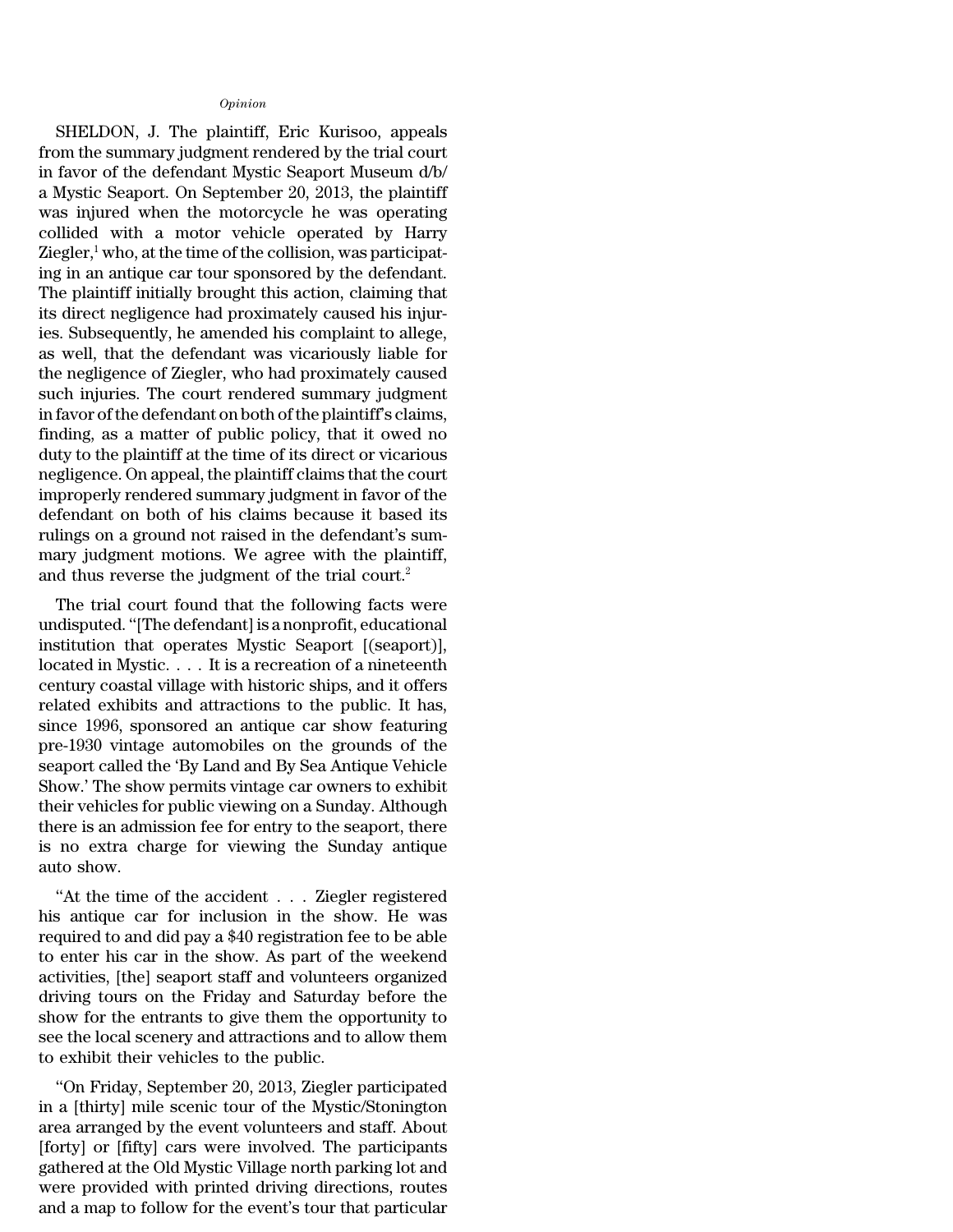day. In addition, the participants were provided with banners to place on their antique cars by event volunteers and staff, which stated, 'Follow Me on Sunday to Mystic Seaport to the Mystic Seaport Antique Vehicle Show.' . . . Ziegler affixed the banner to his car prior to the tour commencing, and then he joined the tour. It was not a parade of cars, with one following the other, and event organizers did not arrange for personnel to guard intersections or direct traffic along the route. Cars did not follow one after the other. Rather, each driver simply proceeded independently and followed the directions given at the start. Although participants were not required to follow the route, it was assumed that most participants would stay together and follow the instructions. They were instructed to follow the rules of the road, and be vigilant at intersections. They were encouraged to remain on the prescribed route because [the] seaport arranged for a 'trouble car' to help with breakdowns along the route, although there was no trouble car available on the day of the accident.

''Ziegler did follow the directions he was given. While on Coogan Boulevard at the intersection with Jerry Browne Road in North Stonington, he stopped at a stop sign, then proceeded to turn left (northbound) onto Jerry Browne Road, when the collision [with the plaintiff] occurred.''

On March 20, 2014, the plaintiff commenced this action by way of a two count complaint, one count against Ziegler and the other count against the defendant. As to the defendant, the plaintiff alleged that it had negligently caused his injuries by failing to provide an escort for the procession, failing to warn the public regarding the route of the procession, failing to properly secure the intersection where the collision occurred, failing to properly instruct or train the participants in the procession, and failing to obtain a permit for the procession. On January 21, 2015, the plaintiff amended his complaint to add a third count, claiming that the defendant was vicariously liable for the negligence of Ziegler, who had caused his injuries.

On December 18, 2014, prior to the filing of the plaintiff's amended complaint, the defendant moved for summary judgment on the sole count then pending against it, which sounded in direct negligence. The defendant argued in support of its motion that it did not owe a duty to the plaintiff because ''the defendant's negligence, as alleged, [did not create] a reasonably foreseeable risk that . . . Ziegler would pull out from a stop sign into the path of the plaintiff's oncoming motorcycle when it was not safe to do so.'' In its memorandum of decision, filed on May 22, 2015, the court disagreed, explaining: ''The question is whether a reasonable jury could find that [the defendant] should have anticipated that a motorist might be injured by a vehicle participating in the antique vehicle show without [the defendant]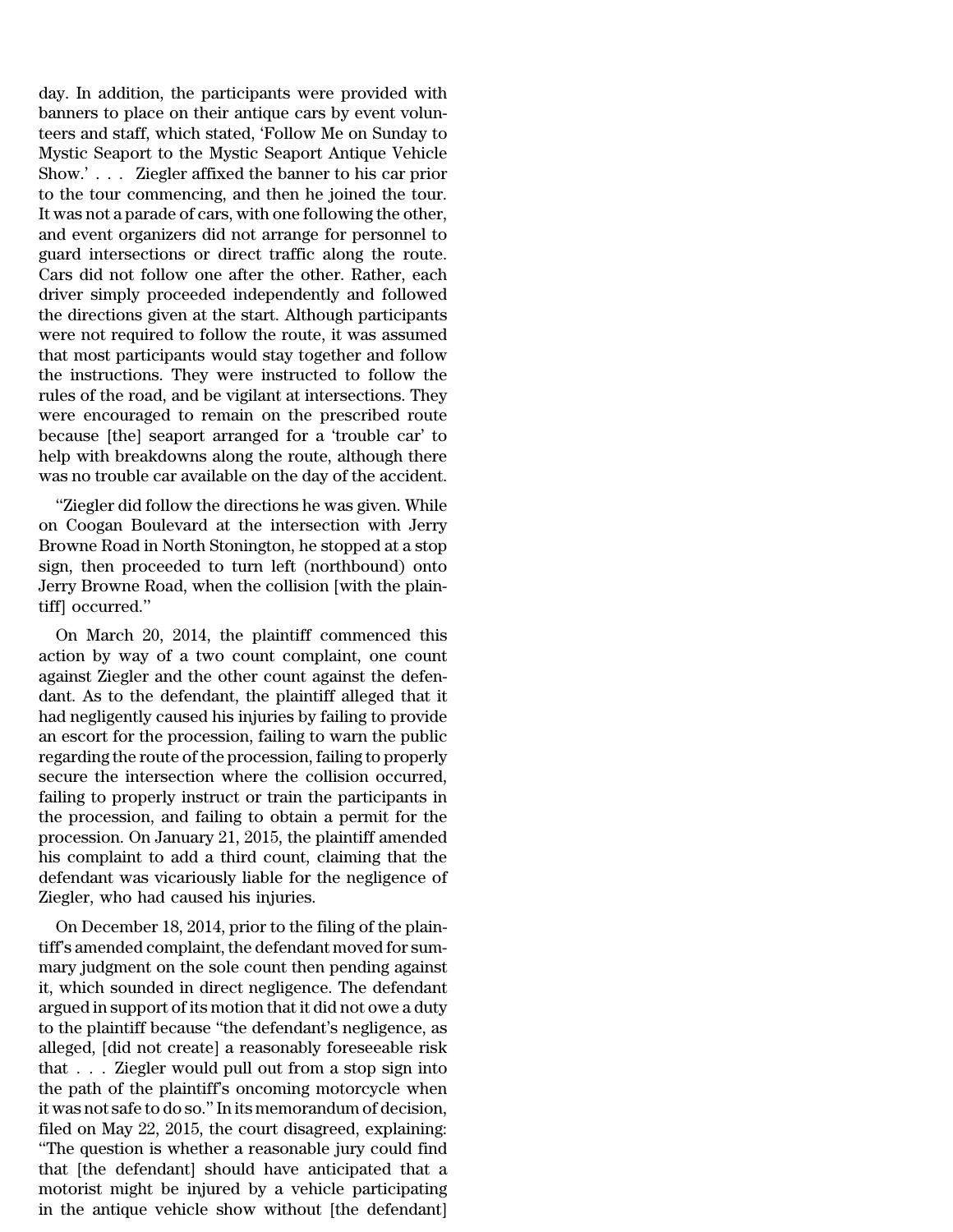employing additional safety precautions on public roadways. Because reasonable people could disagree as to whether [the defendant] should have anticipated a harm of the general nature of that suffered by the plaintiff, reasonable foreseeability in the present case would be a question for the jury.'' The court went on, however, to consider ''whether public policy militates against imposing a duty under the circumstances of this case.'' On that issue, which the defendant had not raised in its motion and the parties had not briefed or argued, the court concluded: ''If one who provides directions to a motorist may be liable for the consequences of that motorist's failure to follow the rules of the road while en route and not because of the route directions provided, significant costs would be imposed on society. Because public policy considerations preclude the imposition of a duty on [the defendant], there is no need for a jury to determine the factual issue of whether the injuries suffered by the plaintiff were reasonably foreseeable to [the defendant].'' On that sole ground, the court rendered summary judgment in favor of the defendant.

On July 29, 2015, the defendant filed a second motion for summary judgment on the plaintiff's claim of vicarious liability for the negligence of Ziegler, on the sole ground that vicarious liability could not be established because Ziegler was not acting as the agent, servant or employee of the defendant at the time of the collision that caused the plaintiff's injuries. In its November 20, 2015 memorandum of decision, the court found that ''there are multiple facts in the record tending to establish that [Ziegler] was an agent'' and, thus, ''[a] trier of fact could conclude that . . . Ziegler was an agent [of the defendant] during the procession.'' The court concluded, on that basis, that the defendant had failed to establish the absence of a genuine issue of material fact as to whether Ziegler was its agent at the time of his alleged negligence, or thus that it was entitled to judgment on the plaintiff's vicarious liability claim as a matter of law. Even so, the court went on to grant summary judgment in favor of the defendant on the unpleaded, unargued basis of its earlier ruling on the defendant's first motion for summary judgment, to wit: that, on the basis of public policy considerations, the defendant owed the plaintiff no duty of care at the time of the alleged negligence that proximately caused his injuries. The court explained its reasoning as follows: ''Absent a duty, [the defendant] cannot be held liable, vicariously or otherwise. To permit vicarious liability where there is no direct liability would be to accomplish indirectly that which could not be accomplished [directly]. The law does not permit that type of legal circumvention.'' This appeal followed.

''Practice Book § 17-49 provides that summary judgment shall be rendered forthwith if the pleadings, affidavits and any other proof submitted show that there is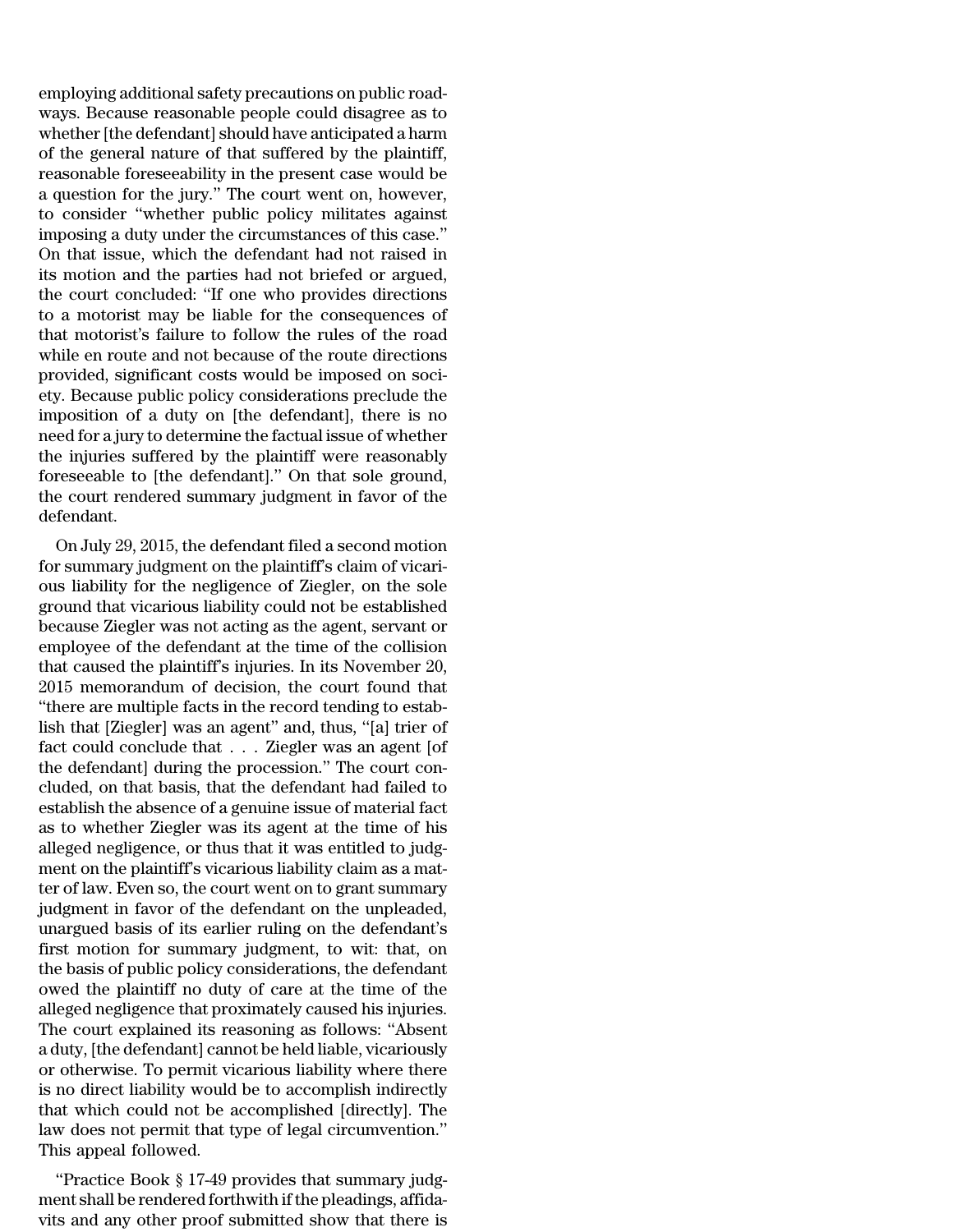no genuine issue as to any material fact and that the moving party is entitled to judgment as a matter of law. A party moving for summary judgment is held to a strict standard. . . . To satisfy his burden the movant must make a showing that it is quite clear what the truth is, and that excludes any real doubt as to the existence of any genuine issue of material fact. . . . As the burden of proof is on the movant, the evidence must be viewed in the light most favorable to the opponent. . . . When documents submitted in support of a motion for summary judgment fail to establish that there is no genuine issue of material fact, the nonmoving party has no obligation to submit documents establishing the existence of such an issue. . . . Once the moving party has met its burden, however, the opposing party must present evidence that demonstrates the existence of some disputed factual issue. . . . It is not enough, however, for the opposing party merely to assert the existence of such a disputed issue. Mere assertions of fact . . . are insufficient to establish the existence of a material fact and, therefore, cannot refute evidence properly presented to the court under Practice Book § [17-45]... Our review of the trial court's decision to grant [a] motion for summary judgment is plenary.'' (Citation omitted; internal quotation marks omitted.) *Ferri* v*. Powell-Ferri*, 317 Conn. 223, 228, 116 A.3d 297 (2015).

The plaintiff challenges the court's summary judgment rulings on both of his claims against the defendant on the basis that each was improperly based on a ground that the defendant had not raised in its summary judgment motions, and which the parties had not briefed or argued. The plaintiff claims initially that the court improperly rendered summary judgment in favor of the defendant on his claim of direct negligence because it improperly determined that the defendant owed no duty to him based on public policy considerations, which had not been raised or argued in support of its first motion for summary judgment. We agree.

''Duty is a legal conclusion about relationships between individuals, made after the fact, and imperative to a negligence cause of action. The nature of the duty, and the specific persons to whom it is owed, are determined by the circumstances surrounding the conduct of the individual. . . . Although it has been said that no universal test for [duty] ever has been formulated . . . our threshold inquiry has always been whether the specific harm alleged by the plaintiff was foreseeable to the defendant. The ultimate test of the existence of the duty to use care is found in the foreseeability that harm may result if it is not exercised. . . . By that is not meant that one charged with negligence must be found actually to have foreseen the probability of harm or that the particular injury [that] resulted was foreseeable . . . . [T]he test for the existence of a legal duty entails

(1) a determination of whether an ordinary person in the defendant's position, knowing what the defendant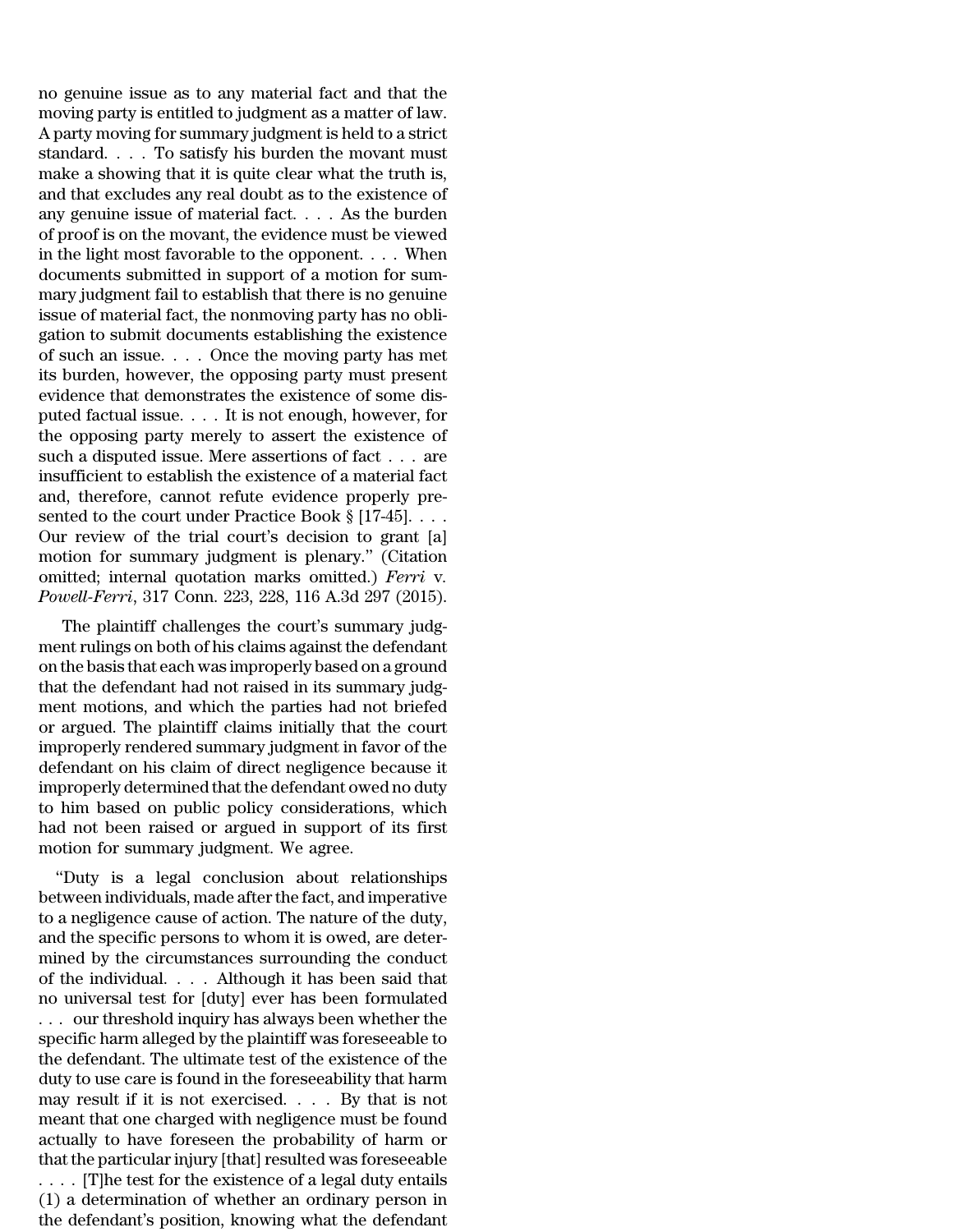knew or should have known, would anticipate that harm of the general nature of that suffered was likely to result, and (2) a determination, on the basis of a public policy analysis, of whether the defendant's responsibility for its negligent conduct should extend to the particular consequences or particular plaintiff in the case.'' (Internal quotation marks omitted.) *Ruiz* v. *Victory Properties, LLC*, 315 Conn. 320, 328–29, 107 A.3d 381 (2015).

Based on the foregoing principles, the determination of the existence of a legal duty entails a two-pronged analysis. In its first motion for summary judgment, the defendant challenged the existence of a duty to the plaintiff only under the first prong of that analysis that the harm alleged by the plaintiff was notreasonably foreseeable. The defendant did not assert any argument whatsoever under the second prong—that its responsibility for its alleged negligence should not extend to the plaintiff under these circumstances for reasons of public policy.<sup>3</sup> Consequently, and understandably, the plaintiff did not brief that issue in opposition to the defendant's motion for summary judgment. This court has held that a trial court lacks authority to render summary judgment on a ground not raised or briefed by the parties that does not implicate the court's subject matter jurisdiction. *Greene* v. *Keating*, 156 Conn. App. 854, 860, 115 A.3d 512 (2015) (''[t]he court's function is generally limited to adjudicating the issues *raised by the parties* on the proof they have presented'' [emphasis in original; internal quotation marks omitted]); see also *Bombero* v. *Bombero*, 160 Conn. App. 118, 131–32, 125 A.3d 229 (2015). Thus, because the court improperly based its summary judgment ruling on a ground not raised by the defendant in its motion, and rejected the only basis upon which the defendant claimed it was entitled to judgment as a matter of law in its first motion for summary judgment, that motion should have been denied.

As to the defendant's second motion for summary judgment, the court similarly rejected the sole argument advanced by the defendant in support of its motion, but rendered summary judgment for the defendant on an unraised ground. The court based its ruling on that motion on the earlier improper determination that the defendant owed no duty to the plaintiff on public policy grounds, which was not raised by the defendant in either of its summary judgment motions. The summary judgment on the plaintiff's vicarious liability claim thus cannot stand.

The judgment is reversed and the case is remanded with direction to deny both of the defendant's motions for summary judgment, and for further proceedings according to law.

In this opinion the other judges concurred.

<sup>&</sup>lt;sup>1</sup> Ziegler is also a defendant in this action. Because this appeal deals only